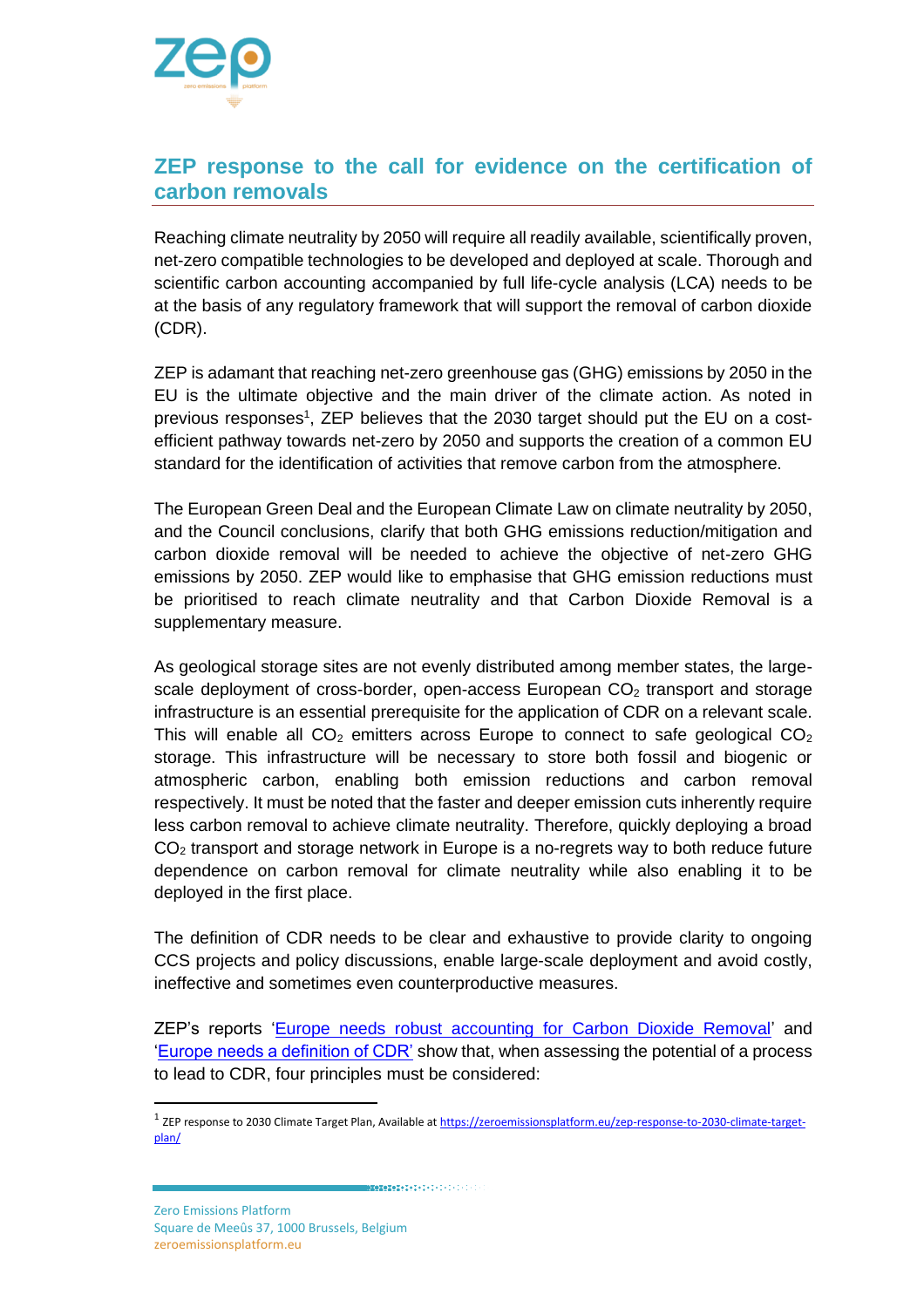

- Carbon dioxide is physically removed from the atmosphere.
- The removed carbon dioxide is stored out of the atmosphere in a manner intended to be permanent.
- Upstream and downstream greenhouse gas emissions, associated with the removal and storage process, are comprehensively estimated and included in the emission balance.
- The total quantity of atmospheric carbon dioxide removed and permanently stored is greater than the total quantity of carbon dioxide equivalent emitted to the atmosphere

The above-mentioned report also acknowledges the potential for nature-based CDR solutions but notes that these solutions require active management and are more susceptible to reversals, due to natural events caused by climate change. As mentioned in the Commission's call for evidence, some carbon removals are *"at risk of uncontrolled re-emission as well as measurement and monitoring difficulties, in particular with regard to practices that sequester carbon in natural ecosystems"*. This concern should be reflected in the certification mechanism. Permanence is crucial.

Certification of CDRs must be based on high-quality robust and transparent systems for monitoring, accounting and reporting, where CDRs are verified through a full life-cycle analysis of the climate impact. Double counting must be avoided. Methodologies for voluntary carbon markets should also be developed to the same robust and high-quality standard as the regulated ones. We have to do this right and must avoid diverting private and public funding into greenwashing practices.

The most efficient way to 'neutralise' GHG emissions is to remove atmospheric  $CO<sub>2</sub>$  and placing it back into geological storage.

A robust certification mechanism for carbon removal is crucial and must include reliably monitoring, reporting or verification that carbon removal is occurring with sufficient confidence. It is crucial to have clear definitions of removals before integrating CDR into the EU's existing climate architecture. In the impact assessment, the following intention is mentioned:

"The initiative will assess whether:

- An EU certification framework should set common minimum standards for the certification methodologies, including on monitoring, reporting and verification, or provide for comprehensive rules on the certification of each type of carbon removal.
- The different functions, including the prior validation of projects and the subsequent verification of carbon removals achieved, should be carried out by private operators or by public authorities, possibly as part of a centralised EU system."

**MARK AND ARRESTS OF A DEADLE AND RESIDENT** 

Zero Emissions Platform Square de Meeûs 37, 1000 Brussels, Belgium [zeroemissionsplatform.eu](http://zeroemissionsplatform.eu/)